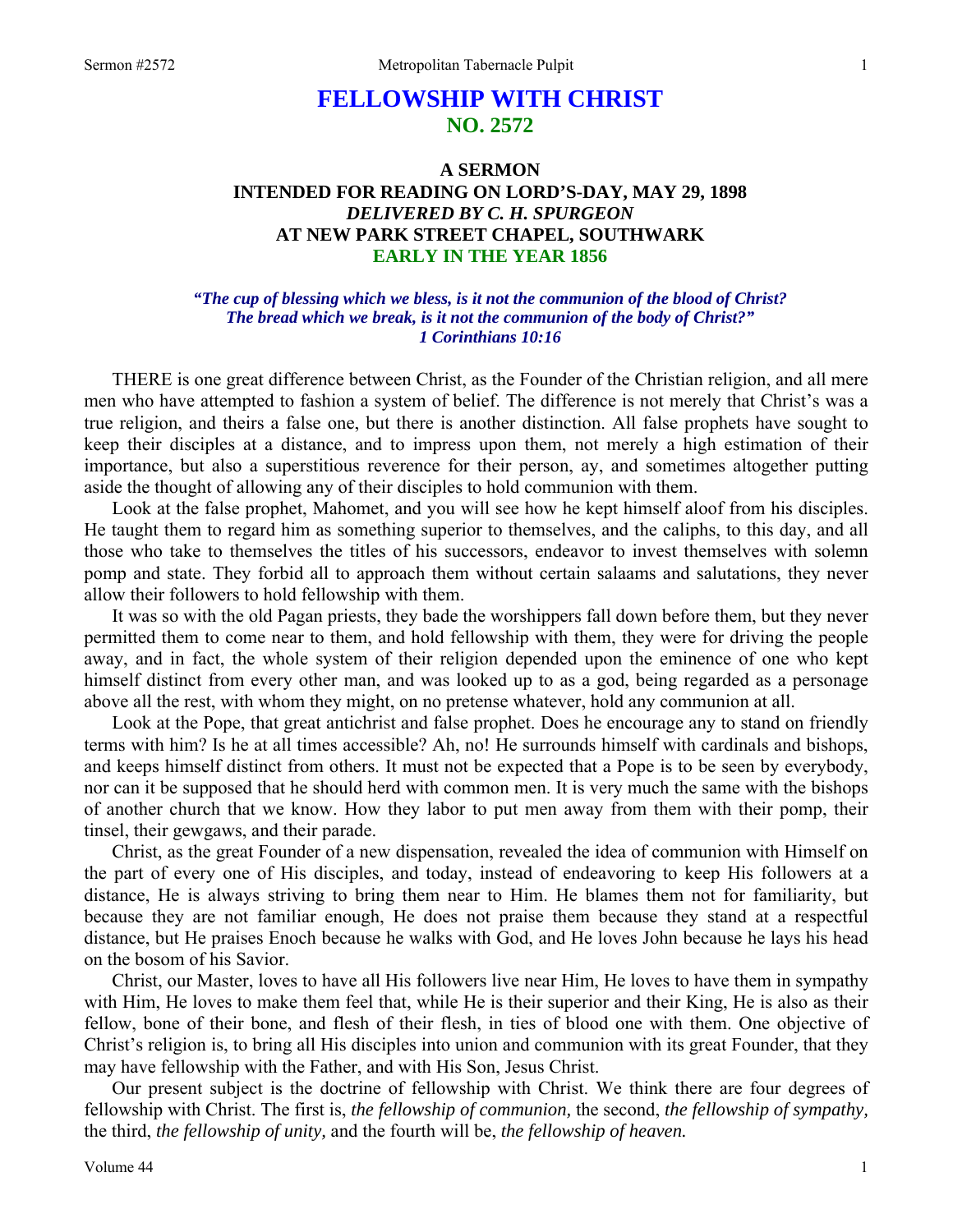**I.** The first grade of communion with Christ is that with which all believers commence, and without which they cannot attain to any other, it is, THE FELLOWSHIP OF COMMUNION.

Probably a large proportion of those here who love the Savior, will not be able to go much farther with me than with regard to the fellowship of communion. Let me explain myself. I meet with one or two of you, I talk with you, we discourse with one another, in Scripture phraseology it might be said, we "commune with each other," "we hold communion with one another." So, beloved, there are times when Christ and His people meet, when He talks to them, and they talk to Him, and so "commune with Him," that is the fellowship of intercourse. Let me show you how we enter into it.

We enjoy this kind of communion when by *faith,* we lay hold of Christ, and when Christ in honoring faith, lays hold of us, and when, under sorrows and troubles, we go and tell our Master what our sorrows and troubles are. We are talking with Him while He cheers us, reminds us of His promises, speaks to our heart with that sweet voice which lays our fears in their graves, and makes our tears be dry, it is then that we hold with Him a fellowship of communion—the communion of faith.

Mark you, this is no mean attainment, to be able to take Christ's arm, to command His ear, to possess His heart, and to feel that, when our lips speak to Him, His lips reply to us, that when we look at Him, and are lightened, that lightening comes from the fact that He looks at us, and that we are cheered by knowing that the reason of our cheerfulness is because His right hand is under our head, and His left hand doth embrace us.

It is a privilege for which angels might barter their crowns, to be allowed to talk with Christ as faith does, for faith asks of Christ, and Christ gives to faith; faith pleads promises, and Christ fulfills promises; faith rests wholly upon Christ, and Christ lays all His honor upon the head of faith, and is content to let faith wear His own diadem, yea, He does uncrown Himself to put His crown upon the head of faith.

You young believers know how sweet it is, by holy assurance, to come near your Master. You put your hand into His side, and you say, "My Lord, and my God," you know what it is to throw your arms around Him, and to receive that gracious smile from Him, without which your spirits could not rest. That is the communion of faith, the communion which we have by faith in Jesus Christ.

There is too, a communion in *prayer,* which is called the communion of intercourse, for in prayer, what do I do? If I pray aright, I talk to God, and if I pray with faith, what does Christ do, but talk with me? In prayer, the heart of man empties itself before God, and then Christ empties His heart out to supply the needs of His poor believing child.

In prayer we confess to Christ our wants, and He reveals to us His fullness, we tell Him our sorrows, He tells us His joys; we tell Him our sins, He shows to us His righteousness; we tell Him the dangers that lie before us, He tells us of the shield of omnipotence with which He can and will guard us. Prayer talks with God, yea, it walks with Him, and he who is much in prayer, will hold very much fellowship with Jesus Christ.

Then, again, there is a fellowship of communion, which we derive from *meditation.* When we sit down, and in thought see Christ in Gethsemane, and witness the blood-red drops bedewing the soil, when we look upon Him shamed, and spit upon, and mocked, and buffeted, when we view Him on Golgotha, and hear His death-shriek startling the darkness, then our heart goes out after Him, and we love Him. While He holds up His hands, and says, "These were pierced for you," we hold up our hearts and say, "Here are our hearts, Lord, take and seal them, they are Yours, because bought with Your precious blood."

Have you never felt the sweet communion of meditation? Many Christians know little about it, they have so much occupation, such a perpetual whirl of business that they have not half an hour to spend in meditation upon God. Beloved, you will never hold much personal communion with the Savior unless you have a place where you can sit down and—

*"View the flowing*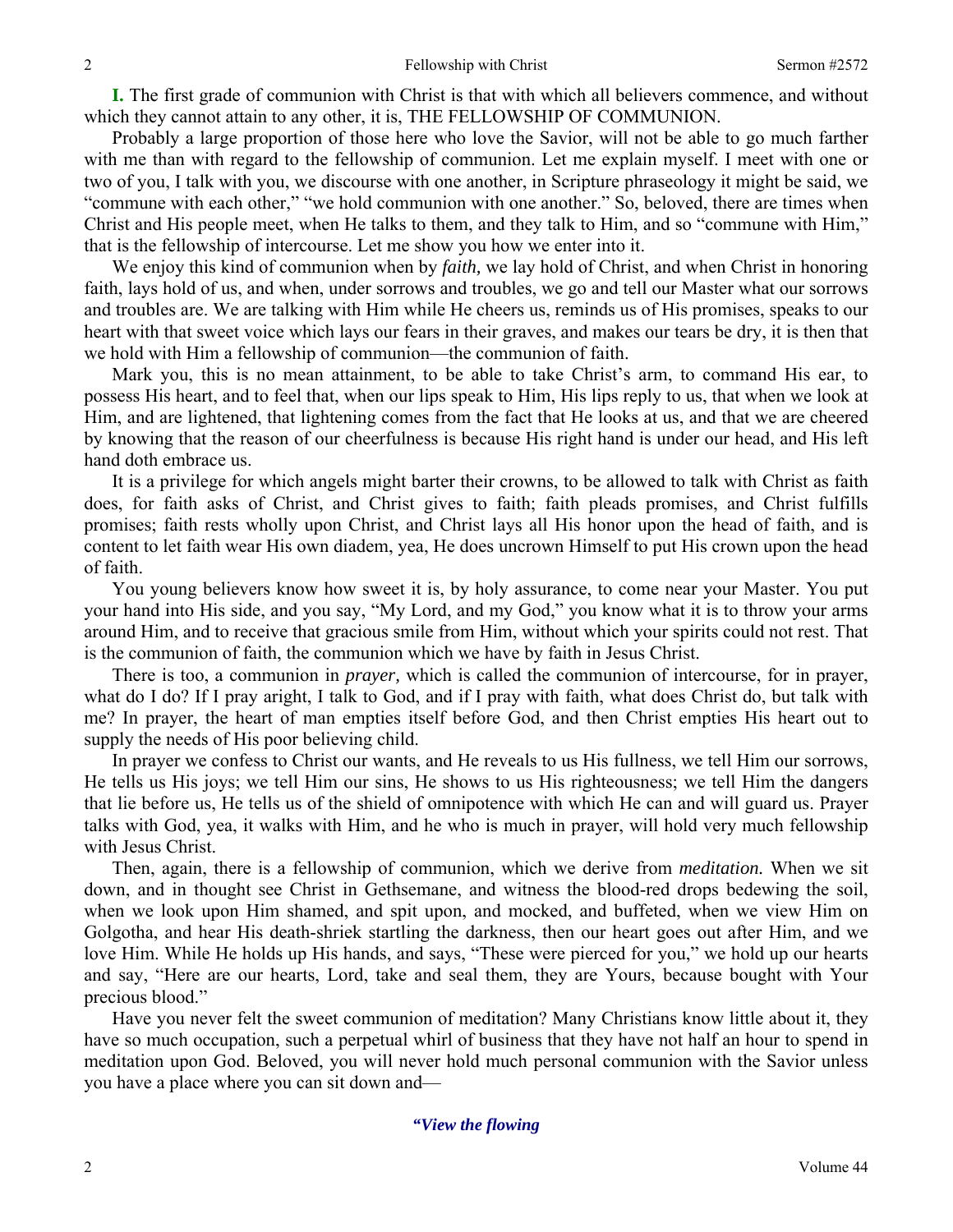#### Sermon #2572 **Sermon #2572** Fellowship with Christ 3

*Of His soul-redeeming blood, With divine assurance knowing That He made your peace with God."* 

You cannot expect to talk much to Christ, unless your mind is freed from the cares of earth. Oh, 'tis then that Christ descends, and talks with His children, and gives us sweet communion with Him, and fellowship in meditation on His sufferings! Children of God, you know this, all of you who are His people have had some taste of this communion of intercourse with God, you know much more of it than I can tell. Alas! Alas, that the great majority of the people of God are far enough from understanding even this first and faintest form of communion with Jesus Christ.

Let me make one or two remarks here, before we pass away from this communion of intercourse. I would not have you despise this fellowship, because you have not attained to the rest I am about to mention, but dear friends, take care that you hold communion with Christ. There is a ladder between the believer's soul and heaven, mind that you tread its rounds very often. There is a road between Mansoul and the Celestial City, let the track be hard beaten with the hoofs of the steeds of prayer. Let the chariots of praise whirl along the highway to glory. Do not let your Jesus live a day without a line from you, and do not be happy if you live a day without a word from Him.

I marvel at some professors who can live weeks and months quite satisfied without holding this fellowship with Christ. What! a wife happy if her husband smile not on her, and is not Christ my Husband, and shall I be blessed, shall I be easy, if He shuts His mouth, and speaks not a word to me? Can I be content if I have not one smile all the day long? Is Christ my Brother, and shall I be willing to live without the assurance of my Brother's love to me? Can I be content to pass a week without knowing that my Brother's heart is still beating with affection towards me?

Verily, Christians, I marvel at you, and angels marvel too, that you can be so foolish, so stolid, so stone-like, as to live days beyond number without holding even this commonest of all communions with our Lord Jesus Christ. Stir yourselves up, beloved, you have a ticket to admit you to the King's palace, why do you not enter it? You have an invitation to the wedding feast, why do you not go? You have constant access to the banqueting house, why do you not go and feast on love divine? There are the "apples of gold in baskets of silver," why do you not go and take them? There is Christ's heart open, there are His hands open, His eyes open, His ears open, will you not go to Him who stands ready and waiting to bless you?

And you too, poor sinner—I have often thought that a true description of Christ on the cross would be a fine sermon to illustrate that hymn—

#### *"Come and welcome, sinner come!"*

Do you not see the Savior there? He has His arms stretched out, as though He had them wide open to take a big sinner in. There are His hands nailed fast, as if they intended to wait there till you were brought to Him. His head is hanging down, as if He had stooped to kiss you, and there are His feet pouring out streams of blood, as if His very blood would run after you, if you would not come after it. Verily, if you saw Christ by faith, each bleeding wound and quivering atom of His body would say to you—

### *"Come and welcome, sinner, come!"*

Much more do they say to you*,* beloved children of God, "Come to your Savior, and hold this fellowship of intercourse with Jesus Christ your Lord."

**II.** Now we have done with the lowest grade of fellowship, and we pass on to another, THE FELLOWSHIP OF SYMPATHY.

Let me tell you what I mean by this expression. I said before that if we meet two or three friends, and converse together, that is communion. But there was one friend there who had a lofty project in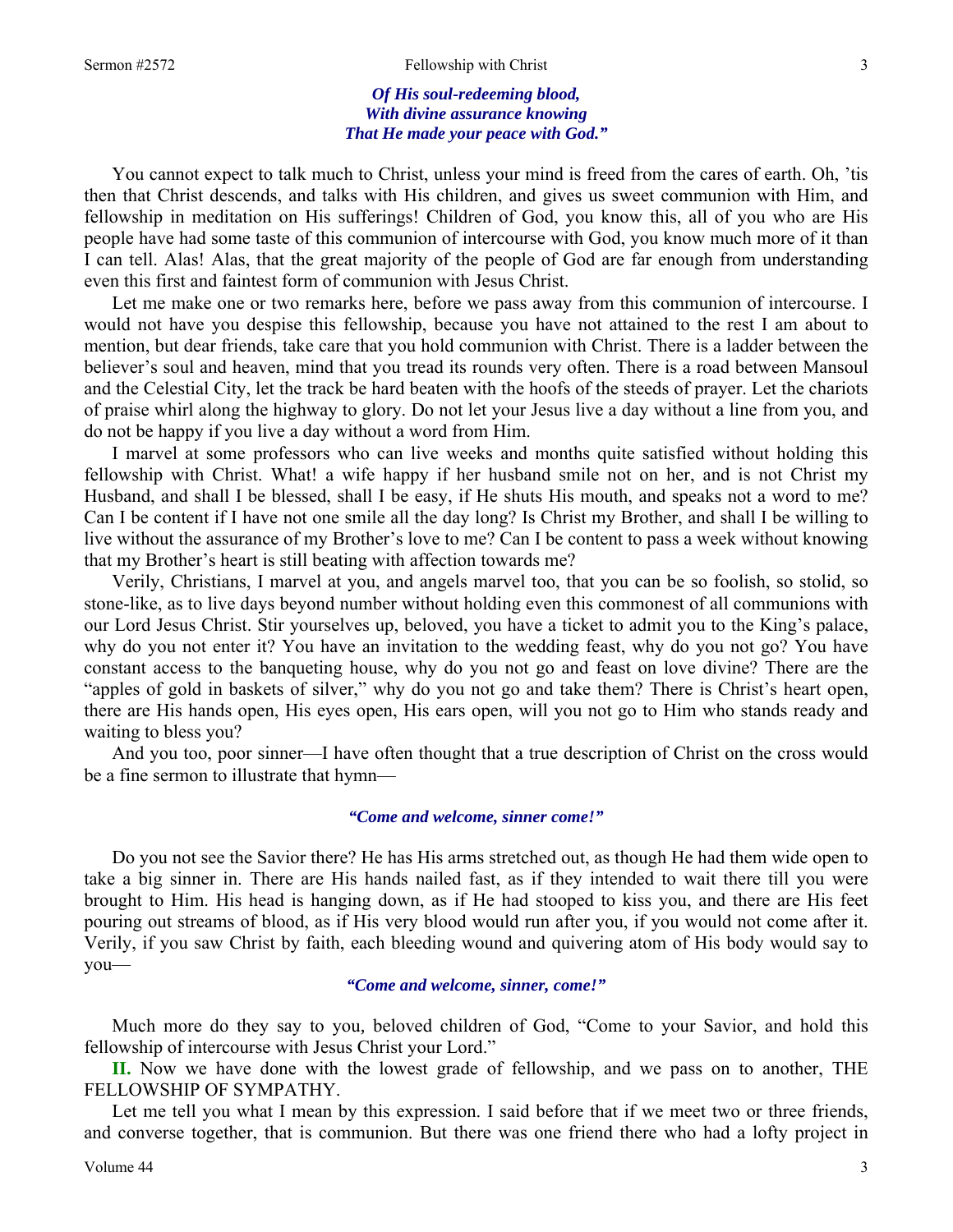hand, yet, though I talked to him, I did not share his views, and I did not wish to see his project accomplished, therefore I did not enjoy such deep communion with him as I might otherwise have done.

Another of my friends was exceedingly sick, but I was not suffering just then, so that when he spoke of his illness, I could not commune with him as fully as I could have wished to do. There was another, who was upbraided, and scorned, and spit upon, but I was not assailed in the same way, and therefore, I had only partial communion with Him, and that not of the deepest kind. I could not say that I had complete fellowship with Him in His sufferings.

Now, Christians, some of you have climbed another step on the heavenly ladder of communion, you have come to hold communion with Christ in sympathy.

Here I must divide this head of my discourse into two or three points. Some of us have known what it is to hold communion with Christ in sympathy, when we have *suffered just like Christ.* Did you never find a friend fail you—a friend of whom you expected far better things, at whose table you had often sat, who had walked to the house of God with you, and with whom you had held sweet converse?

Did you not find him, all of a sudden, unaccountably lifting up his heel against you, and doing all he could to bring despite and injury to you? Did you not press your hand to your burning brow and say, "Ah! Christ had His Judas, and now I can hold communion with Christ, because my friend has deserted me too, and I can sympathize with Christ in the desertion of men"?

Did you never have a false report spread about you? Possibly, somebody said you were "a drunken man, and a wine-bibber, a friend of publicans and sinners," or perhaps, someone said that, on such and such a night, you committed such and such an act, or if they could not stain your character by charging you with immorality, they said that you were insane, and did not your spirit, at first, beat high with passion, as you thought that you would answer the calumny?

But in a moment, you put your hand to your heart, as you said, "Ah! 'He was oppressed, and he was afflicted, yet he opened not his mouth. He was brought as a lamb to the slaughter, and as a sheep before her shearers is dumb, so he opened not his mouth."' And did you not sit down and say, "Now I can hold fellowship with Christ in *His* reproaches, now I can bear a part in the brunt of the battle, now I can feel as *He* did, when *He* too, was oppressed by wicked men"?

Some of you also have been exceedingly poor, here and there, one could say, "I have not a place where to lay my head," and looking down on your ragged garments, you may have thought, "Ah! now I know how Jesus felt when He said, 'Foxes have holes and birds of the air have nests; but the Son of man hath not where to lay his head,' and so," you thought, "I am holding the fellowship of sympathy with Him in His poverty."

There was a time too, *when you prayed and received no answer,* your agonized spirit went backward and forward many times, while you cried to God, but no reply came. In the intensity of your importunity, you could almost have "sweat as it were great drops of blood," as Jesus did, yet God did not answer you. Rising from your knees, you only rose to fall down upon them again, and at last, you clasped your hands in agony, and said, "O my Father, if it be possible, let this cup pass from me; nevertheless not as I will, but as thou wilt."

And you started up, for you thought you heard your Lord say those words in tones of deeper woe and greater agony than you had ever dreamed of, and you said, "Ah! I, in my humble measure, have held fellowship with Him whose 'bloody sweat' has made Him ever memorable, and whose agony in Gethsemane helped to make Him my Savior."

And perhaps too, you have known what it is, at times, to lose the sight of the countenance of God, you have said, "Oh, that I knew where I might find Him, that I might come even to His seat!" Your heart melted with agony, because God seemed to frown at you, your prayers were rejected, you had no light of His countenance, you had no peace, no light, no love, no joy, no God, and you cried, "My God! my God! why hast thou forsaken me?"

And then you remembered that Christ said those words too, and that you were holding communion of sympathy with Him, for you were feeling just as He felt, you had entered into a part of His agony,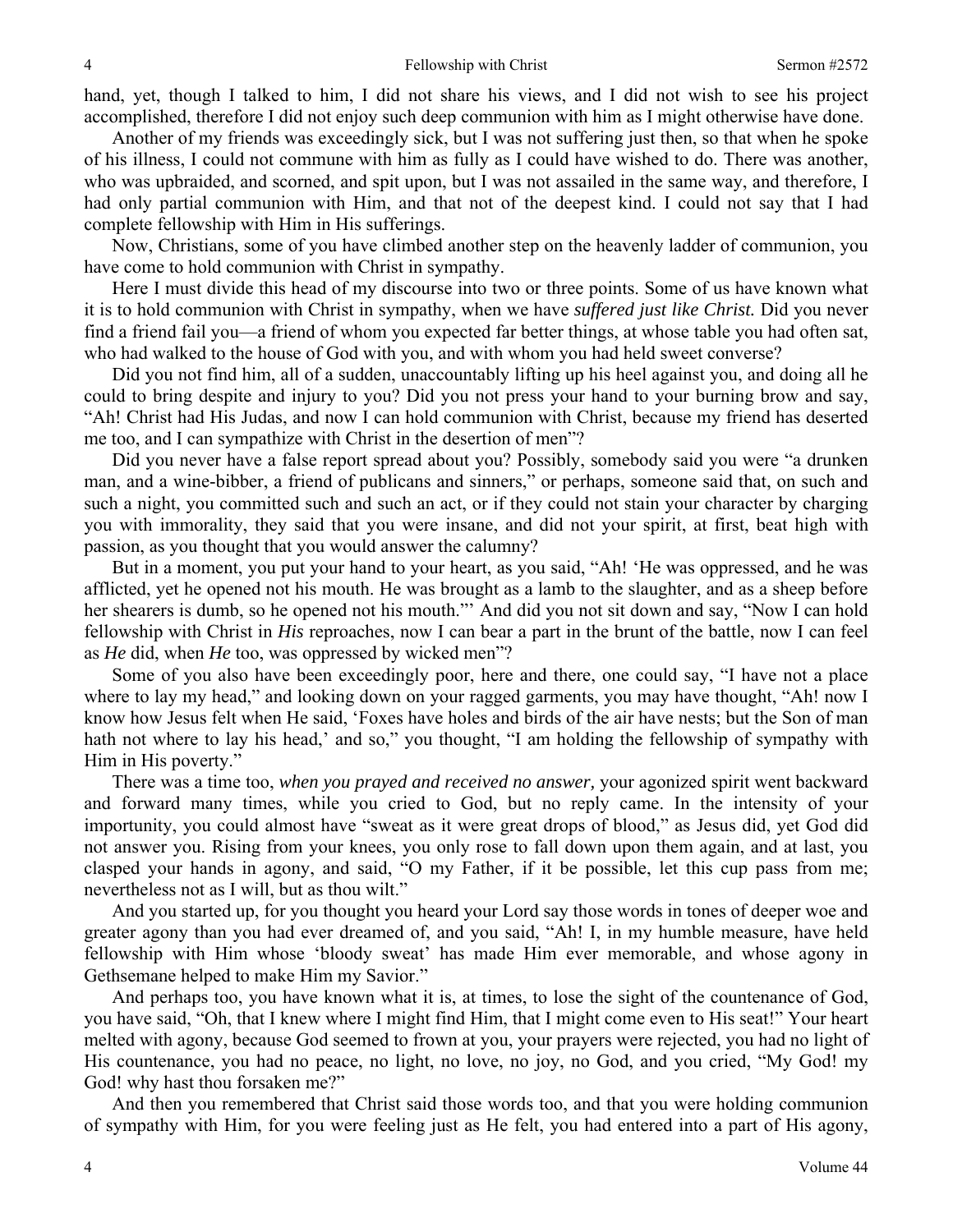you had drunk some drops of the awful cup which He drained to its dregs, you had dived a little into the sea without a bottom, into which Christ plunged, you had the fellowship of sympathy, for you suffered with Him.

That is the most wonderful fellowship in the world, the fellowship of fellow suffering. Those two holy martyrs, who were burned at Oxford, have this link forever between them, because they were burned in the same fire. Oh, what sweet fellowship they had, because they were to die together! Nothing makes us love Christ like feeling the same whip on our shoulder which Christ had on His, to be pierced with the same nails, to be spit upon by the same mouth, and to suffer, though in a very humble degree, the same kind of sufferings which Christ Himself endured. O wondrous grace that we should be allowed to share in our body the sufferings of the Lord Jesus Christ!

Some of us are not called to suffer so much as to serve, and we too, have our *communion with Christ in labor*. See the Sabbath school teacher, who takes the little children on his knee, as he teaches them, though some laugh, he seems to say, as did his Lord, "Suffer the little children to come unto me, and forbid them not." There is the same spirit in the servant as there was in his Master, and he is holding communion with Christ in labor.

See the faithful evangelist. He is in an open field, and he is preaching to the people with hands uplifted and with an earnestness that makes him eloquent. Look! he has concluded. He feels a sweet stillness in his soul, he knows not the reason of it, but it is because he has been having communion with Christ, and has felt, in a measure, as Christ did.

When we have wept over your poor dying souls, when, on our bended knees, we have asked God for your salvation, when we have groaned and cried to bring you near to God, when with most impassioned supplication, we have wrestled for your souls, then, beloved, we think we have had some communion with Christ, for—

# *"Cold mountains, and the midnight air, Witnessed the fervor of His prayer."*

He too, wept over Jerusalem and said, "If thou hadst known, even thou, at least in this thy day, the things which belong unto thy peace! but now they are hid from thine eyes." Laboring Christians have sympathy with Christ, and when they work with might and main, with good intentions, with earnest desires, with cries and tears, they can say*,* "O Lord, we have entered into fellowship with Thee!"

So too, we have fellowship with Christ, a heavenly *fellowship of desire,* when we neither suffer nor work with Him, but yet sympathize with Him. Perhaps you are not often sick, but you often feel a fellowship of compassionate pity and love. You are not persecuted, you almost wish you were, perhaps you have very little talent, and you cannot labor for Christ, but you have sometimes said, as you have trodden the way to this chapel, "What would I not give to see sinners saved? Oh! I think I would be willing to die, if I might but have my son and my daughter converted to God."

Do you know that, just at that moment, you were holding communion with Christ, for you felt just as Christ did, who loved us with a love so pure, and so perfect, that He gave up His body to death that He might redeem us from hell? You have, perhaps, also said to Jesus sometimes, "I have but little that I can give to You, but—

> **'***Had I ten thousand hearts, dear Lord, I'd give them all to Thee; Had I ten thousand tongues, they all Should join the harmony.'"*

Ah! you had fellowship with Christ then, for you desired to do all that you could for the extension of His kingdom.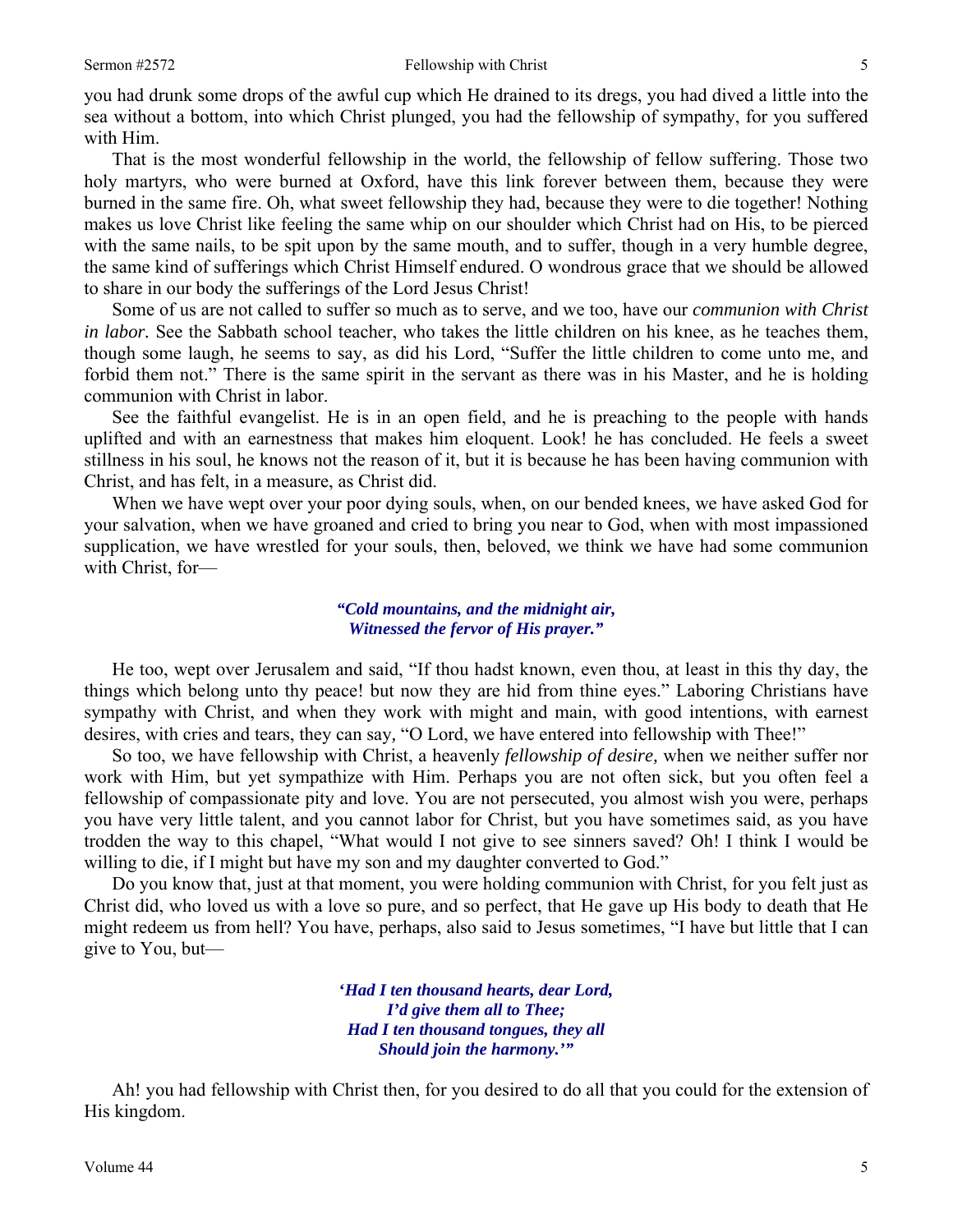I will show how we hold *fellowship with Christ in our designs.* You see two men in a court of justice. One man stands there to be tried, there is every probability that he will be condemned. There is a person in court who is about to plead, he is a barrister, but besides that, he is a friend of the prisoner. The man is being tried for his life, do you see the awful agony on his face?

But up rises his advocate and you notice that as he pleads, he turns his eyes towards the prisoner at the bar, and when he sees the tears start from the poor man's eyes, out comes an eloquent period. There is a sigh just heaved by the culprit, see how the counselor waxes hot. The prisoner begins to weep excessively, and hides his face, do you notice how the advocate gets more fiery and more zealous as he proceeds, and how much more pathetic his speech becomes, and how earnestly he pleads as his tongue is set at liberty?

Why is that? Because he is in fellowship with the poor man, he feels for him, he is not talking to him—that would only be the fellowship of communication, he is feeling with him, and their hearts are near akin. Even supposing they have not seen each other before, if they feel for one another, they are nearer akin than blood relationship could make them.

Beloved, when you see a minister pleading with souls as if he were pleading for himself, when you hear him contending for Jesus Christ's divinity as much as if he were contending for his own honor, that minister is holding communion with Christ. And when you see a saint speaking to a poor sinner of the Redeemer's death, and pointing to his wounds, why*,* every drop of Calvary's blood seems to make the man speak more eloquently, and every groan he thinks he hears makes him urge his plea in more desperate earnestness with men.

This, beloved, is sympathy with Christ, fellowship with Him, and that I call a higher grade of communion than the fellowship of conversation. I hope some of you have arrived at it. If you have, you will be more useful than those who only understand the fellowship of communication. God grant to us all the fellowship of fellow feeling, the fellowship of sympathy with Christ!

**III.** The third point is THE FELLOWSHIP OF UNITY.

Do you see this hand? Do you see this brow? This hand and this brow are more nearly allied together than my brother's heart and mine, although he loves me with all his heart, and would plead for me even to the death, but this hand and this brow have not only a communion of fellow feeling, they have the same feeling. The members of the body have positively the same feeling, so Christ's mystical members feel the same emotion as He does.

You ask, "Do Christians ever arrive at this stage of fellowship?" Yes, certainly they do, and the supper of the Lord was intended to set forth that highest grade of communion which Christians ever hold with their Master here below. It is not a communion with Him in His sufferings, it is not a communion with Him in His service, but it is *a communion with His Person.* 

You believers are invited spiritually to eat the flesh of Christ, and spiritually to drink His blood, and that is a nearer, dearer fellowship than any of which we have before spoken, because it brings you into positive unity with Him. It makes you feel that you are not only pleading for Him as your Friend, but that you are a part of Himself, a member of His body, of His flesh, and of His bones.

Many hearers of the Gospel do not understand this great mystery, some even think it is profanity to talk of this oneness with Christ. It would be the very height of profanity for a man to say, "I am one with Christ," if the Scripture did not warrant him in saying so. To call oneself "a friend of God," would be blasphemous presumption, but Scripture says that believers are His friends, and therefore there is no blasphemy in repeating the declaration.

Some may think it is absurd to talk of our being "one with the Savior," it is not absurd, because it is Scriptural. We *are* so, and we feel when we drink the wine, that the blood of the Savior is spiritually in our veins, as well as in His, that we are brethren in ties of blood. I hope we shall be able to say that we were one with Him when He died, one with Him when He rose, one with Him when He triumphed over the grave, one with Him when He ascended up on high, one with Him now, and one with Him eternally.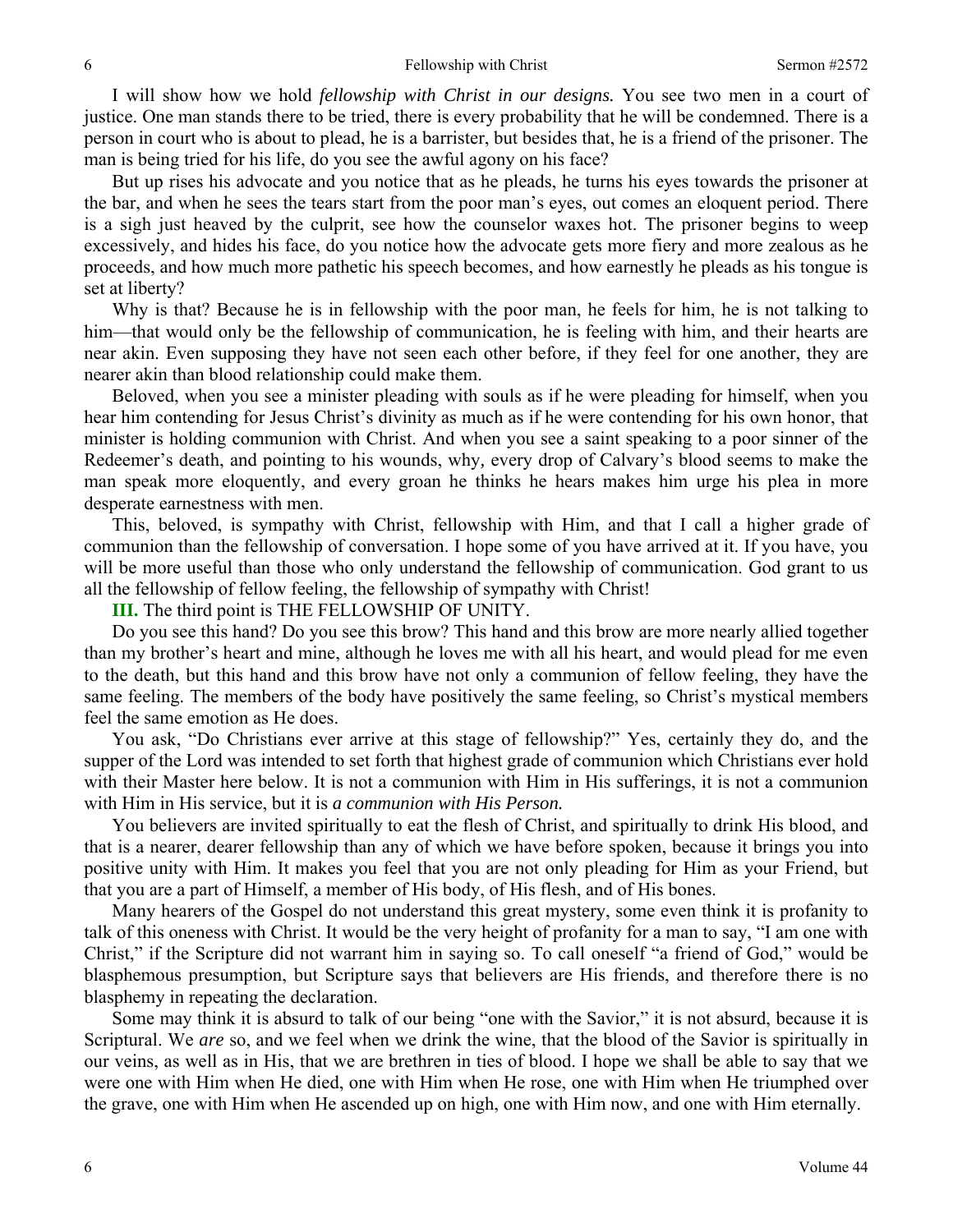#### Sermon #2572 **Fellowship with Christ** 7

I do believe that not a few of us will get so near to Christ, that we shall not only lay our heads on His bosom, but shall do more than that, we shall put our heart, not against His heart, but right into His heart, and we shall feel as much one with Christ as the little dewdrop is with the stream into which it falls. I hope we shall be as much a portion of Christ, while we sit around the communion table, as the particle of flesh is of the body, and shall feel that each pulse that beats in Him also throbs through our frame, that the blood of Christ runs through our veins, that each sigh we heave *He* heaves, and that each groan we utter *He* utters. I hope we shall hear Him say—

> *"I feel at My heart all thy sighs and thy groans, For thou art most near Me, My flesh and My bones; In all thy distresses thy Head feels the pain, Yet all are most needful, not one is in vain,"*

Beyond this, the Christian cannot survive on earth. It is the highest style of communion, till—

*"That happy hour of full discharge Shall set his ransomed soul at large; Unbind his soul, and drop his clay, And speed his wings far, far away,"—* 

up where Christ dwells, and there, beloved, we shall know communion with Christ in a sense which only folly will labor to depict, for wisdom's self knows nothing of it.

There at His feet we will sit, and on His breast we will lean, there from His lips will we hear sweet music, from His mouth we will breathe perpetual balm, from His eyes we will draw divinest light, we will press His hand inside these palms, we will kiss Him with these very lips, we will put ourselves within His arms, we will abide all day close by our Beloved, we will talk with Him, we will be with Him where'er He goes, while He shall lead His sheep "unto living fountains of waters, and God shall wipe away all tears from their eyes."

**IV**. This fellowship, of which I have been speaking, is a steppingstone to that best*,* that beatified fellowship, which we shall have in a few more years—THE FELLOWSHIP OF HEAVEN.

O Christians! do you ever imagine how sweet it will be to be with your Lord? I sometimes think to myself—Oh, how strange it will seem, to have a crown upon this head, to have sandals of gold on these feet, to have a vesture of white on this poor body, to have rings of everlasting love decorating these fingers, to have a harp, over which my delighted fingers shall run, making it discourse the sweetest melody in praise of Jesus, to have a throne on which to sit to judge the tribes of Israel, to have songs, more melodious than music ever evoked, perpetually rolling from my lips, to have my heart brimful of bliss, and my soul baptized in love and glory! Above, beneath, around, within, without, everywhere, it is heaven, I breathe heaven, I drink heaven, I feel heaven, I think heaven, everything is heaven. Oh, "what must it be to be there?" To be there, is to be with Christ.

Wait but a little while, dearly beloved, and you shall realize what Paul meant when He said, "We know that, if our earthly house of this tabernacle is dissolved, we have a building of God, a house not made with hands, eternal in the heavens." Soon, world, I shall say farewell to you! Soon, beloved friends, I shall for the last time shake hands with you! Soon, this eye shall see its last dim mists, its last tears shall have been wiped away forever, my last sighs shall have been wafted away by the breath of God, and there, ah, there! God knows how soon, there—

> *"Far from a world of grief and sin, With God eternally shut in,"—*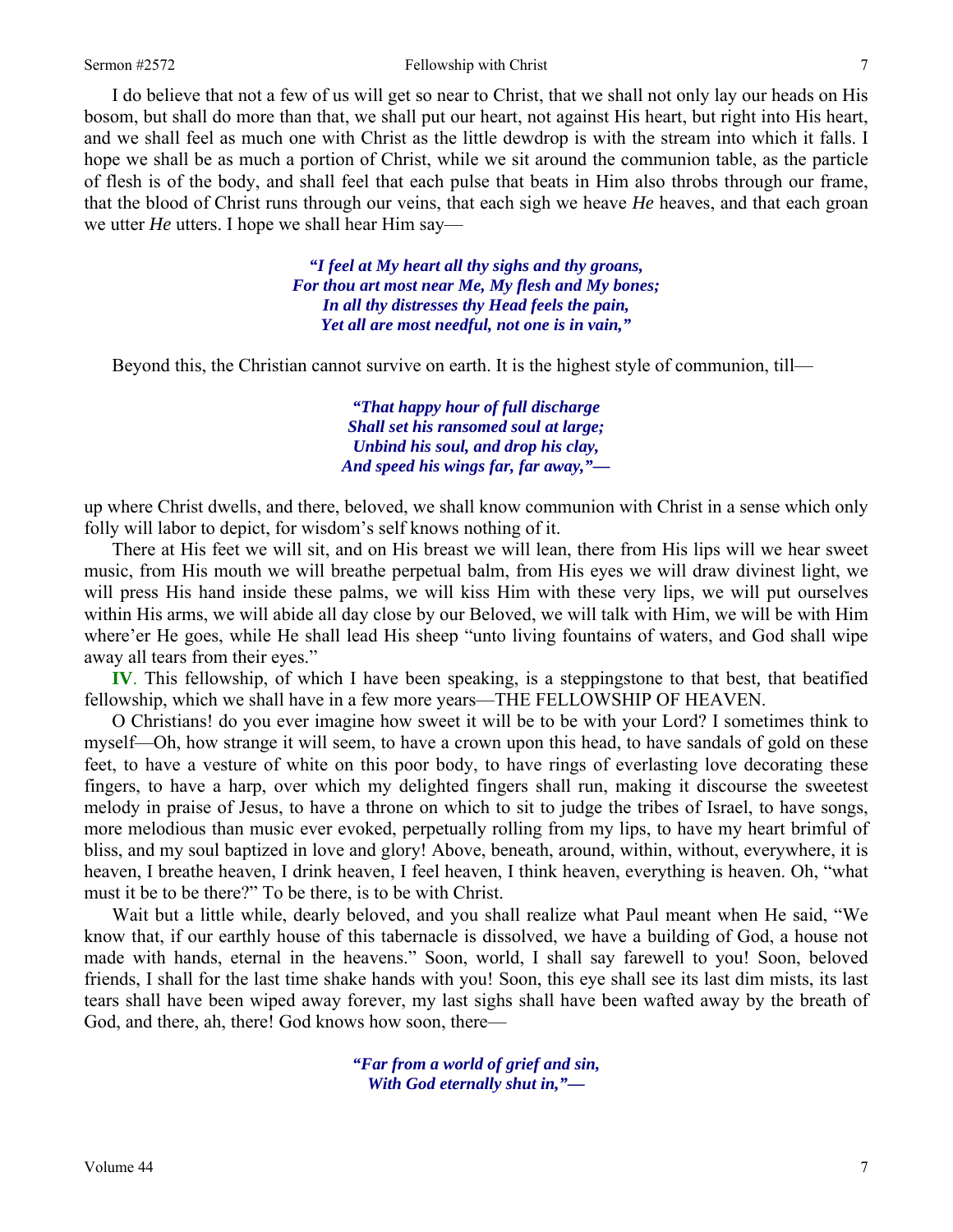I shall be with Him for aye. Do you believe that concerning yourselves, my dear Christian brethren? Then, why are you afraid to die? Why are you so often fearing? What! men and women, brothers and sisters, do you believe that, in a few more days, you will be in heaven, and see all you love, and all you live for here below? Do you believe that, in a few more months or years, you will clasp your Savior, and be blessed forever? Why, beloved, it is enough to make you leap for joy, and clap your hands in ecstasy!

What! you troubled, you desponding? Nay, go your way, eat your bread with joy, be happy all your life long, for you know that your Redeemer liveth, and though after your flesh, worms shall destroy this body, yet in your flesh you shall see God.

# **EXPOSITION BY C. H. SPURGEON**

#### *1 CORINTHIANS 12:12-31*

**Verses 12-13.** *For as the body is one, and hath many members, and all the members of that one body, being many, are one body: so also is Christ. For by one Spirit are we all baptized into one body, whether we be Jews or Gentiles, whether we be bond or free; and have been all made to drink into one Spirit.* 

Oh, what a sacred oneness that is which subsists between all the Lord's people! We are not simply brethren, but we are one, we are not allied by affinity, but by actual identity, we are parts of the same body, we are brought into spiritual membership with each other, as real and as effectual as that membership which subsists between the various parts of the body.

Yet we are not all alike, although we are all of one body, some are Jews, some are Gentiles, some are bond, some are free, and yet in some things, we are all alike, for we have all been baptized by one Spirit. And moreover, we have all been made to drink into one Spirit, we have had one spiritual baptism, and we have had one spiritual drinking. Would to God that we felt more one, that our hearts beat more in tune with each other, that we had a sympathy with each other in woes and sufferings, that we had a fellow feeling with all who love the Lord, and could at all times weep with those that weep, as well as rejoice with those that rejoice!

# **14-15.** *For the body is not one member, but many. If the foot shall say, Because I am not the hand, I am not of the body; is it therefore not of the body?*

Do not be comparing yourself with others and saying, "Ah! if I were such and such a person, I might then think myself to be part of Christ's body." No, you might not, if you were just like him. As there are only certain members of a sort in a man's body, so, by a parity of reasoning, there would not be more than a certain number of members alike in the mystical body.

We do not imagine that there will be many members of this body, the church, of one class, or of one character, so that if you are different from others, you are filling a different office in the body. You may, from that fact, rather draw an inference of comfort than one of sorrow and despondency. Even should you say, "Because I am not the eye, I am not of the body, are you therefore not of the body?" Oh, no! you are of the body still, though you do not think that you are.

**16-17.** *And if the ear shall say, Because I am not the eye, I am not of the body; is it therefore not of the body? If the whole body were an eye, where were the hearing?* 

If we were all preachers, if we could all see into God's truth, and set it forth in a public manner, where should we get our congregations?

**17.** *If the whole were hearing, where were the smelling?* 

There must be different members to fill different offices. If we were all so one that there was no distinction whatever, if we were all of one rank, all of one age, all of one standing, the body would be incomplete.

**18-21.** *But now hath God set the members every one of them in the body, as it hath pleased him. And if they were all one member, where were the body? But now are they many members, yet but one body.*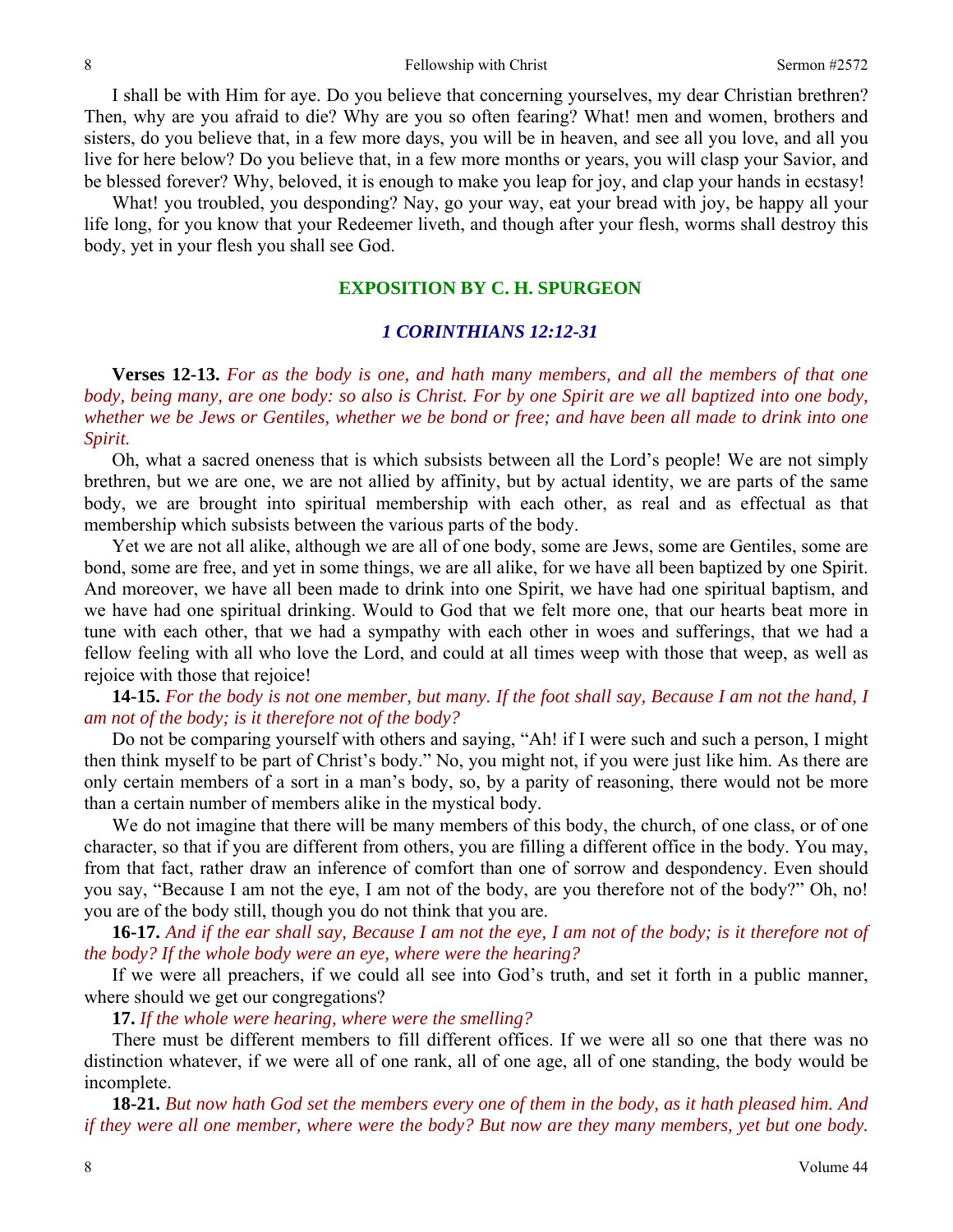# *And the eye cannot say unto the hand, I have no need of thee: nor again the head to the feet, I have no need of you.*

Brethren, you sometimes think there are some belonging to the church whom we could well spare, but there is not one superfluous member in the whole body. If they be truly united to Christ, they have all their offices, all their places. There is not a poor old woman, who has not been able to get up to the house of prayer for several years, who is not of some use to the church, for she lies upon her bed, and there she intercedes with God. There is not a member of the church so humble, so illiterate, so uninstructed, that he or she may not be of essential service to the whole body. There is some little part, my brother, which you are to take in the great church of Christ, you may not be able always to tell what it may be, but still there is a place for you to fill.

There is a linchpin in a chariot, who thinks much about or thanks that pin? Indeed, it is so very small and insignificant; who would imagine it is necessary to the locomotion or speed? The wheels carry it around, but who would suppose that if it were taken away, the wheel would fly off? Perhaps you are like one of these little linchpins which keep the wheel right, you may not know what use you are, but possibly, you prevent someone else from turning aside. Let us each keep in our station, endeavoring, God helping us, to exert the influence which He has given us.

**22-24.** *Nay, much more those members of the body, which seem to be more feeble, are necessary: and those members of the body, which we think to be less honourable, upon these we bestow more abundant honour; and our uncomely parts have more abundant comeliness. For our comely parts have*  no need: but God hath tempered the body together, having given more abundant honour to that part *which lacked:* 

A moment's thought will tell you that those parts of our frame which are tenderest are the most necessary parts, and those members of the body, which we think to be less honorable, upon these, by clothing them more than other parts, we bestow more abundant honor, and our uncomely parts have more abundant comeliness, for our comely parts have no need of being covered, and therefore we leave them exposed.

**25.** *That there should be no schism in the body; but that the members should have the same care one for another.* 

We have heard this text urged by some who are in the Church of England as a proof that we are wrong in departing from it. They tell us that there should be no schism in the body, we beg to tell them that there is no schism *in* the body that we know of. We do not belong to their body, and therefore we make no schism *in* that body, we are quite clear of them. We have neither stick, nor stone, nor part, nor lot in their State Establishment, therefore we do not create a schism in the body.

When they divide themselves into Puseyites and Evangelicals, they make a schism in their own body, but as long as we are all united, as long as the members of a church walk together in unity, there is no schism in the body. We are different bodies altogether. They say that a schismatic is one who departs *from* a church, and makes a rent *from* it, by no means, a schismatic is one who makes a rent *in* it, not *from* it. We, I say, are not schismatics. Those who are in the church, and yet do not agree with its fundamental principles and its Articles of Faith, they are schismatics, but we are not.

**26.** *And whether one member suffer, all the members suffer with it;* 

Is that true of our churches? I am afraid not. The members of the one church of Christ have not been brought to that unity of feeling and sympathy which they ought to have.

**26-30.** *Or one member be honoured, al1 the members rejoice with it. Now ye are the body of Christ, and members in particular. And God hath set some in the church, first apostles, secondarily prophets, thirdly teachers, after that miracles, then gifts of healings, helps, governments, diversities of tongues. Are all apostles? are all prophets? are all teachers? are all workers of miracles? have all the gifts of healing? do all speak with tongues? do all interpret?* 

God intended that there should be different offices in His church, let us look on each other as being different, and yet united in the common faith of Christ.